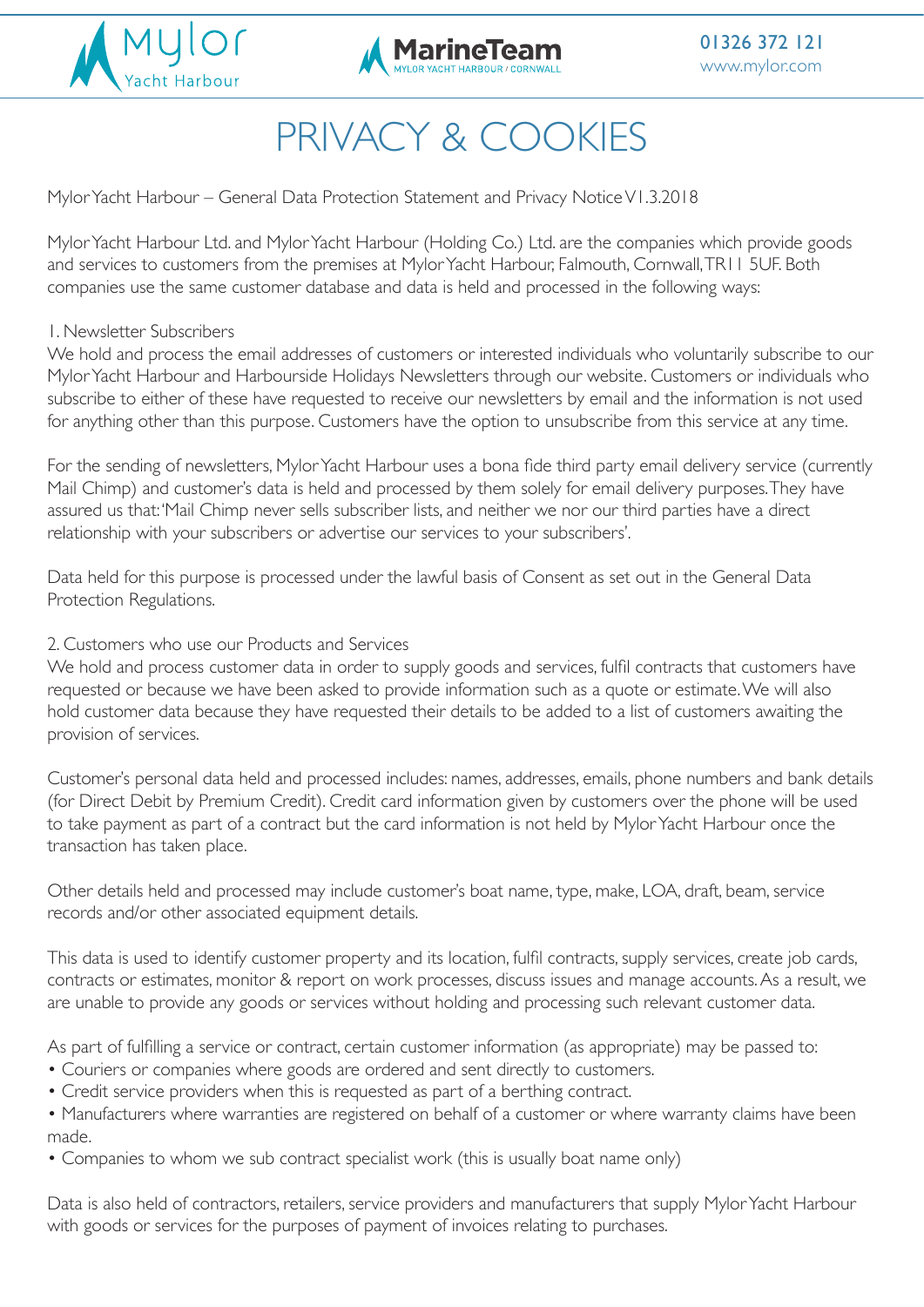



Customer Data held for this purpose is processed under the lawful basis of Contract as set out in the General Data Protection Regulations.

## 3. When Required by Law

Data will be processed where we are required to do so by legal obligation under common law or statute. Customer declarations are required by HMRC to be made for the use of marine diesel fuel when purchased and information collected in this way is held for inspection by them as required. Where holding & processing customer data is necessary for other legal requirements, the appropriate source for the obligation in question will be identified.

Data held for this purposes is processed under the lawful basis of Legal Obligation as set out in the General Data Protection Regulations.

### 4. Communication with Customers

Customer data (as described in section 2) will be held and processed in order to communicate with our customers or to provide information that we that we believe may be of interest or benefit to them. This may include relevant marine or other information, newsletters, promotions and special offers. Please note that such information or offers will directly come from and relate solely to Mylor Yacht Harbour and never from a third party. Where this data is processed for email distribution, customer's email addresses may be uploaded to a bona fide third party email distribution service (currently Mail Chimp) and customer's data is held and processed by them solely for email delivery purposes.

We may also contact customers from time to time to seek information and feedback relating to our performance in order to assist us in improving services.

Customer Data used for this purpose is processed under the lawful basis of Legitimate Interests as set out in the General Data Protection Regulations.

Whenever data is processed for Legitimate Interest purposes such as these, we believe that this is reasonable, proportionate, would not be wholly unexpected and would have a minimal privacy impact. However, we will always keep customer's personal data rights in high regard, take account of these rights and offer an opt out at any time.

Data may also be passed to third parties in the event of a legal dispute or for debt recovery purposes where there is a legitimate business reason for us to do so.

CCTV images are taken of the site which may include images of customers, site users and car registration numbers. This data is held in the Legitimate Interests of site security and crime prevention but may be shared with our insurance company in support of a claim or under Legal Obligation with appropriate Law Enforcement Agencies.

### 5. Further Information

Based on the nature of our business, and for the purposes of processing data, we define a customer as:

- Someone we would reasonably expect to do business with as a result of an enquiry or request,
- Someone who holds a berthing licence, service agreement, lease or is currently in receipt of services, &
- Someone who we have done business with previously and we realistically expect to do business with them again in the future. This could be annually or longer in the case of visiting boats or services customers.

As a result, data is held for the period that we would expect to do business with a customer or as is statutorily required.